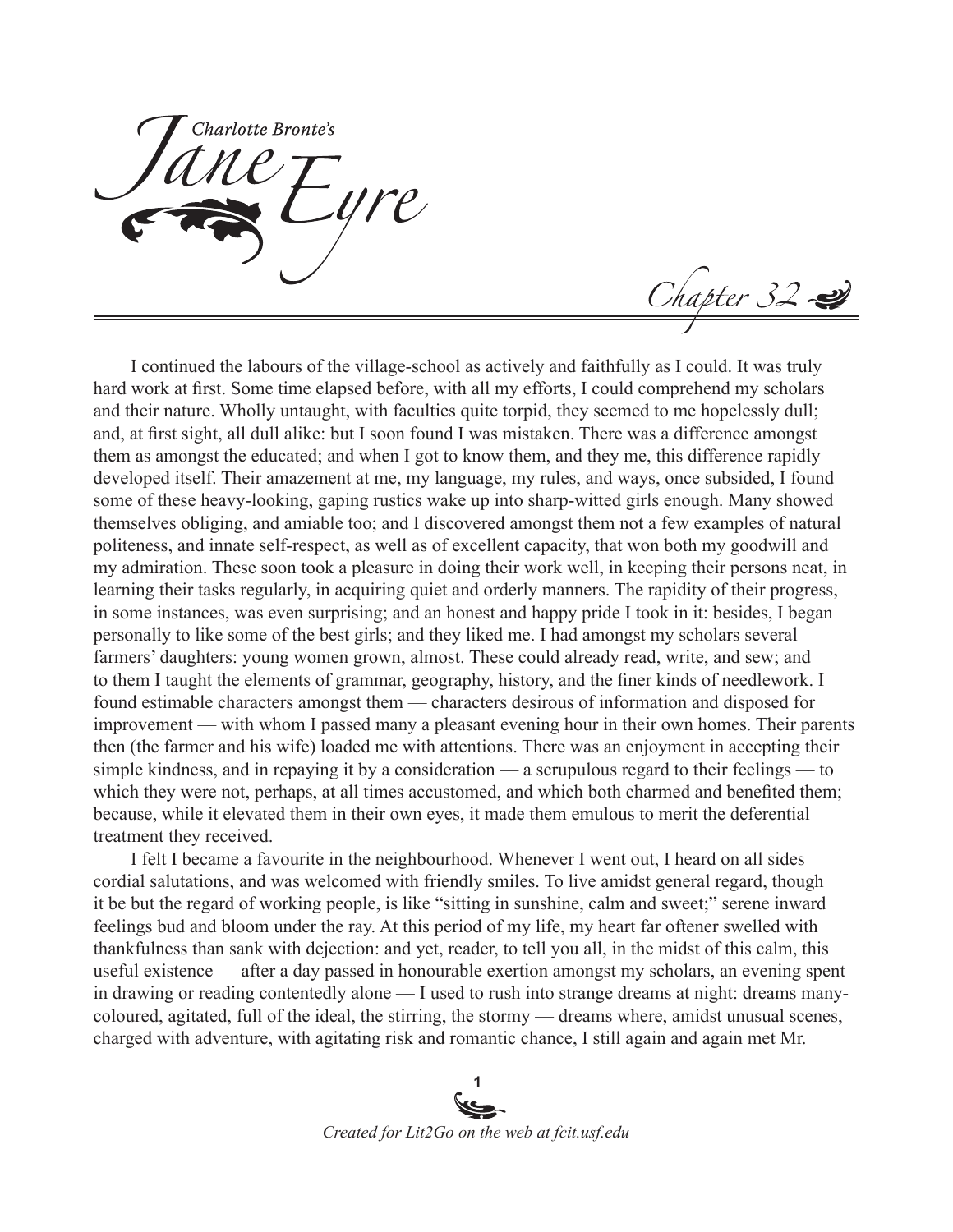Rochester, always at some exciting crisis; and then the sense of being in his arms, hearing his voice, meeting his eye, touching his hand and cheek, loving him, being loved by him — the hope of passing a lifetime at his side, would be renewed, with all its first force and fire. Then I awoke. Then I recalled where I was, and how situated. Then I rose up on my curtainless bed, trembling and quivering; and then the still, dark night witnessed the convulsion of despair, and heard the burst of passion. By nine o'clock the next morning I was punctually opening the school; tranquil, settled, prepared for the steady duties of the day.

Rosamond Oliver kept her word in coming to visit me. Her call at the school was generally made in the course of her morning ride. She would canter up to the door on her pony, followed by a mounted livery servant. Anything more exquisite than her appearance, in her purple habit, with her Amazon's cap of black velvet placed gracefully above the long curls that kissed her cheek and floated to her shoulders, can scarcely be imagined: and it was thus she would enter the rustic building, and glide through the dazzled ranks of the village children. She generally came at the hour when Mr. Rivers was engaged in giving his daily catechising lesson. Keenly, I fear, did the eye of the visitress pierce the young pastor's heart. A sort of instinct seemed to warn him of her entrance, even when he did not see it; and when he was looking quite away from the door, if she appeared at it, his cheek would glow, and his marble-seeming features, though they refused to relax, changed indescribably, and in their very quiescence became expressive of a repressed fervour, stronger than working muscle or darting glance could indicate.

Of course, she knew her power: indeed, he did not, because he could not, conceal it from her. In spite of his Christian stoicism, when she went up and addressed him, and smiled gaily, encouragingly, even fondly in his face, his hand would tremble and his eye burn. He seemed to say, with his sad and resolute look, if he did not say it with his lips, "I love you, and I know you prefer me. It is not despair of success that keeps me dumb. If I offered my heart, I believe you would accept it. But that heart is already laid on a sacred altar: the fire is arranged round it. It will soon be no more than a sacrifice consumed."

And then she would pout like a disappointed child; a pensive cloud would soften her radiant vivacity; she would withdraw her hand hastily from his, and turn in transient petulance from his aspect, at once so heroic and so martyr-like. St. John, no doubt, would have given the world to follow, recall, retain her, when she thus left him; but he would not give one chance of heaven, nor relinquish, for the elysium of her love, one hope of the true, eternal Paradise. Besides, he could not bind all that he had in his nature — the rover, the aspirant, the poet, the priest — in the limits of a single passion. He could not — he would not — renounce his wild field of mission warfare for the parlours and the peace of Vale Hall. I learnt so much from himself in an inroad I once, despite his reserve, had the daring to make on his confidence.

Miss Oliver already honoured me with frequent visits to my cottage. I had learnt her whole character, which was without mystery or disguise: she was coquettish but not heartless; exacting, but not worthlessly selfish. She had been indulged from her birth, but was not absolutely spoilt. She was hasty, but good-humoured; vain (she could not help it, when every glance in the glass showed her such a flush of loveliness), but not affected; liberal-handed; innocent of the pride of wealth;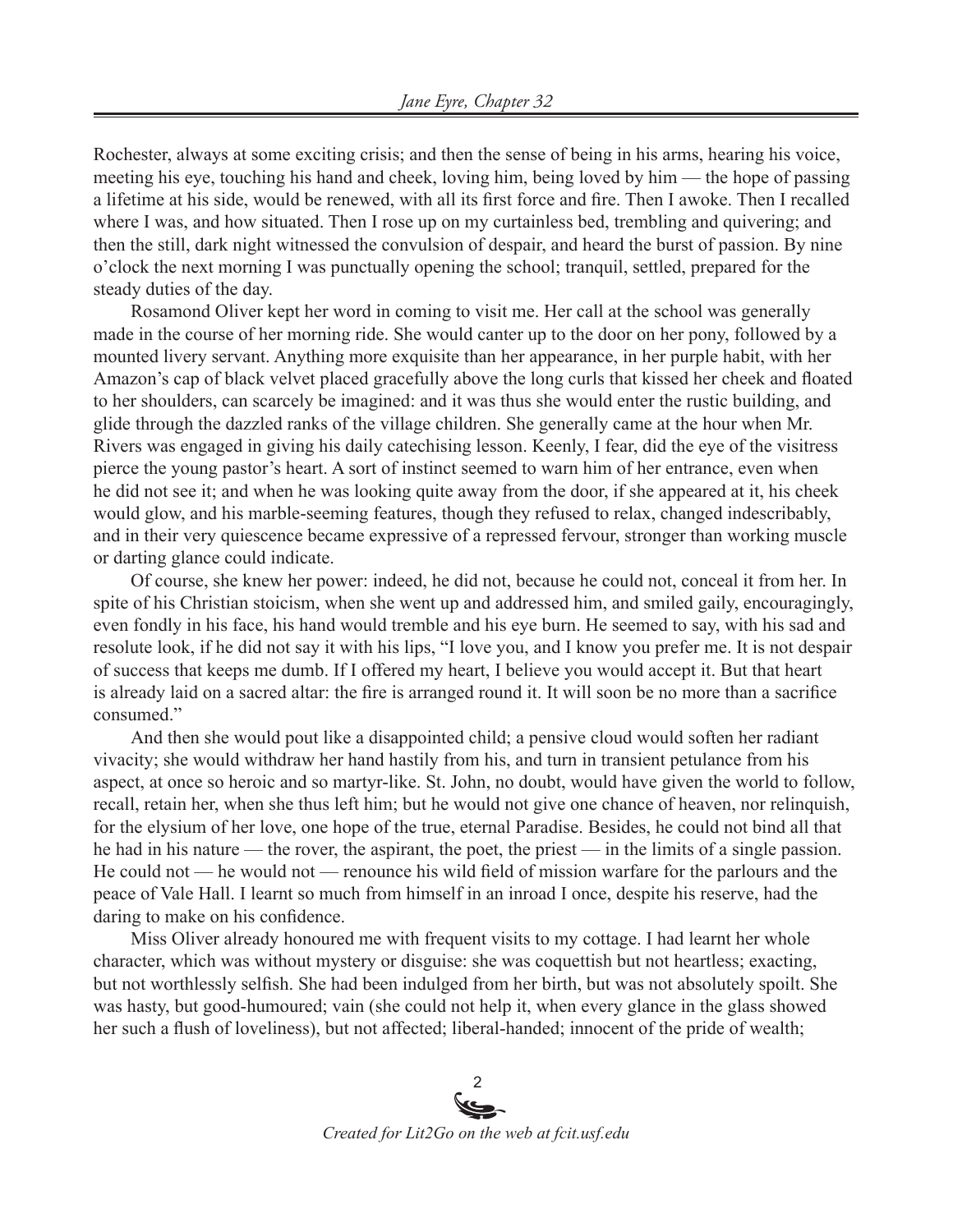ingenuous; sufficiently intelligent; gay, lively, and unthinking: she was very charming, in short, even to a cool observer of her own sex like me; but she was not profoundly interesting or thoroughly impressive. A very different sort of mind was hers from that, for instance, of the sisters of St. John. Still, I liked her almost as I liked my pupil Adele; except that, for a child whom we have watched over and taught, a closer affection is engendered than we can give an equally attractive adult acquaintance.

She had taken an amiable caprice to me. She said I was like Mr. Rivers, only, certainly, she allowed, "not one-tenth so handsome, though I was a nice neat little soul enough, but he was an angel." I was, however, good, clever, composed, and firm, like him. I was a lusus naturae, she affirmed, as a village schoolmistress: she was sure my previous history, if known, would make a delightful romance.

One evening, while, with her usual child-like activity, and thoughtless yet not offensive inquisitiveness, she was rummaging the cupboard and the table-drawer of my little kitchen, she discovered first two French books, a volume of Schiller, a German grammar and dictionary, and then my drawing-materials and some sketches, including a pencil-head of a pretty little cherub-like girl, one of my scholars, and sundry views from nature, taken in the Vale of Morton and on the surrounding moors. She was first transfixed with surprise, and then electrified with delight.

"Had I done these pictures? Did I know French and German? What a love — what a miracle I was! I drew better than her master in the first school in S-. Would I sketch a portrait of her, to show to papa?"

"With pleasure," I replied; and I felt a thrill of artist-delight at the idea of copying from so perfect and radiant a model. She had then on a dark-blue silk dress; her arms and her neck were bare; her only ornament was her chestnut tresses, which waved over her shoulders with all the wild grace of natural curls. I took a sheet of fine card-board, and drew a careful outline. I promised myself the pleasure of colouring it; and, as it was getting late then, I told her she must come and sit another day.

She made such a report of me to her father, that Mr. Oliver himself accompanied her next evening — a tall, massive-featured, middle-aged, and grey-headed man, at whose side his lovely daughter looked like a bright flower near a hoary turret. He appeared a taciturn, and perhaps a proud personage; but he was very kind to me. The sketch of Rosamond's portrait pleased him highly: he said I must make a finished picture of it. He insisted, too, on my coming the next day to spend the evening at Vale Hall.

I went. I found it a large, handsome residence, showing abundant evidences of wealth in the proprietor. Rosamond was full of glee and pleasure all the time I stayed. Her father was affable; and when he entered into conversation with me after tea, he expressed in strong terms his approbation of what I had done in Morton school, and said he only feared, from what he saw and heard, I was too good for the place, and would soon quit it for one more suitable.

"Indeed," cried Rosamond, "she is clever enough to be a governess in a high family, papa."

I thought I would far rather be where I am than in any high family in the land. Mr. Oliver spoke of Mr. Rivers — of the Rivers family — with great respect. He said it was a very old name in that neighbourhood; that the ancestors of the house were wealthy; that all Morton had once belonged to them; that even now he considered the representative of that house might, if he liked, make an alliance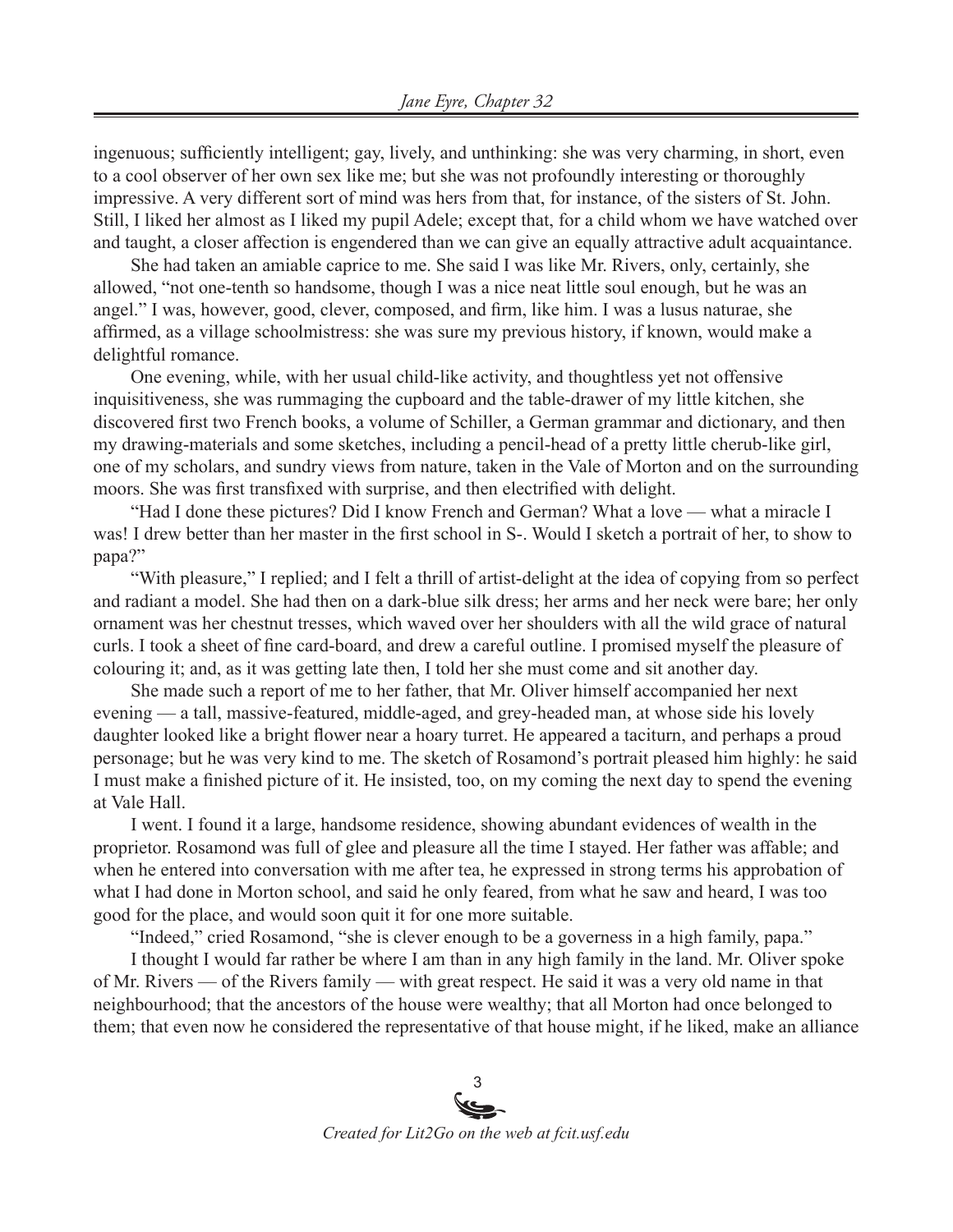with the best. He accounted it a pity that so fine and talented a young man should have formed the design of going out as a missionary; it was quite throwing a valuable life away. It appeared, then, that her father would throw no obstacle in the way of Rosamond's union with St. John. Mr. Oliver evidently regarded the young clergyman's good birth, old name, and sacred profession as sufficient compensation for the want of fortune.

It was the 5th of November, and a holiday. My little servant, after helping me to clean my house, was gone, well satisfied with the fee of a penny for her aid. All about me was spotless and bright — scoured floor, polished grate, and well-rubbed chairs. I had also made myself neat, and had now the afternoon before me to spend as I would.

The translation of a few pages of German occupied an hour; then I got my palette and pencils, and fell to the more soothing, because easier occupation, of completing Rosamond Oliver's miniature. The head was finished already: there was but the background to tint and the drapery to shade off; a touch of carmine, too, to add to the ripe lips — a soft curl here and there to the tresses — a deeper tinge to the shadow of the lash under the azured eyelid. I was absorbed in the execution of these nice details, when, after one rapid tap, my door unclosed, admitting St. John Rivers.

"I am come to see how you are spending your holiday," he said. "Not, I hope, in thought? No, that is well: while you draw you will not feel lonely. You see, I mistrust you still, though you have borne up wonderfully so far. I have brought you a book for evening solace," and he laid on the table a new publication — a poem: one of those genuine productions so often vouchsafed to the fortunate public of those days — the golden age of modern literature. Alas! The readers of our era are less favoured. But courage! I will not pause either to accuse or repine. I know poetry is not dead, nor genius lost; nor has Mammon gained power over either, to bind or slay: they will both assert their existence, their presence, their liberty and strength again one day. Powerful angels, safe in heaven! They smile when sordid souls triumph, and feeble ones weep over their destruction. Poetry destroyed? Genius banished? No! Mediocrity, no: do not let envy prompt you to the thought. No; they not only live, but reign and redeem: and without their divine influence spread everywhere, you would be in hell — the hell of your own meanness.

While I was eagerly glancing at the bright pages of "Marmion" (for "Marmion" it was), St. John stooped to examine my drawing. His tall figure sprang erect again with a start: he said nothing. I looked up at him: he shunned my eye. I knew his thoughts well, and could read his heart plainly; at the moment I felt calmer and cooler than he: I had then temporarily the advantage of him, and I conceived an inclination to do him some good, if I could.

"With all his firmness and self-control," thought I, "he tasks himself too far: locks every feeling and pang within — expresses, confesses, imparts nothing. I am sure it would benefit him to talk a little about this sweet Rosamond, whom he thinks he ought not to marry: I will make him talk."

I said first, "Take a chair, Mr. Rivers." But he answered, as he always did, that he could not stay. "Very well," I responded, mentally, "stand if you like; but you shall not go just yet, I am determined: solitude is at least as bad for you as it is for me. I'll try if I cannot discover the secret spring of your confidence, and find an aperture in that marble breast through which I can shed one drop of the balm of sympathy."

"Is this portrait like?" I asked bluntly.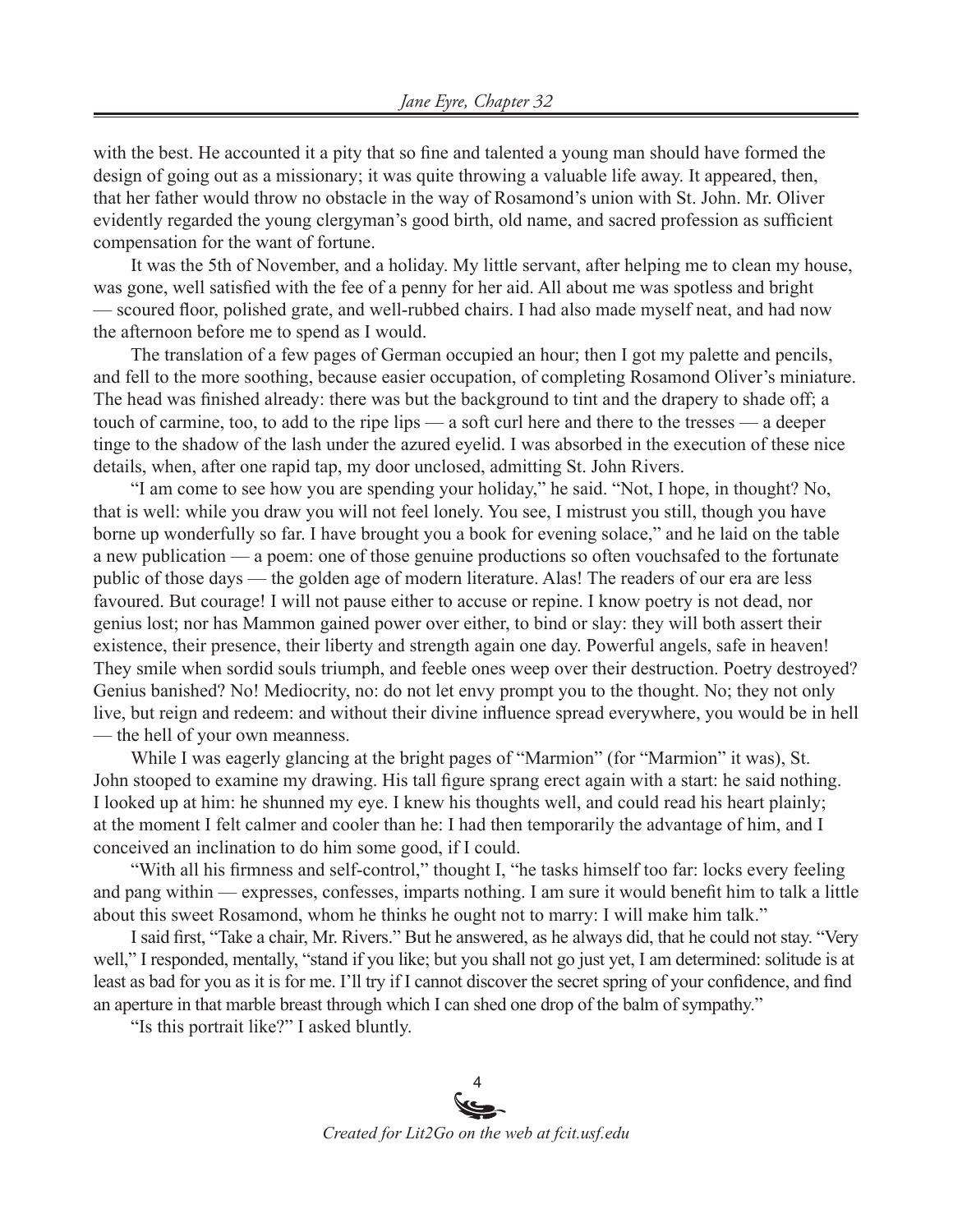"Like! Like whom? I did not observe it closely."

"You did, Mr. Rivers."

He almost started at my sudden and strange abruptness: he looked at me astonished. "Oh, that is nothing yet," I muttered within. "I don't mean to be baffled by a little stiffness on your part; I'm prepared to go to considerable lengths." I continued, "You observed it closely and distinctly; but I have no objection to your looking at it again," and I rose and placed it in his hand.

"A well-executed picture," he said; "very soft, clear colouring; very graceful and correct drawing."

"Yes, yes; I know all that. But what of the resemblance? Who is it like?"

Mastering some hesitation, he answered, "Miss Oliver, I presume."

"Of course. And now, sir, to reward you for the accurate guess, I will promise to paint you a careful and faithful duplicate of this very picture, provided you admit that the gift would be acceptable to you. I don't wish to throw away my time and trouble on an offering you would deem worthless."

He continued to gaze at the picture: the longer he looked, the firmer he held it, the more he seemed to covet it. "It is like!" he murmured; "the eye is well managed: the colour, light, expression, are perfect. It smiles!"

"Would it comfort, or would it wound you to have a similar painting? Tell me that. When you are at Madagascar, or at the Cape, or in India, would it be a consolation to have that memento in your possession? Or would the sight of it bring recollections calculated to enervate and distress?"

He now furtively raised his eyes: he glanced at me, irresolute, disturbed: he again surveyed the picture.

"That I should like to have it is certain: whether it would be judicious or wise is another question."

Since I had ascertained that Rosamond really preferred him, and that her father was not likely to oppose the match, I — less exalted in my views than St. John — had been strongly disposed in my own heart to advocate their union. It seemed to me that, should he become the possessor of Mr. Oliver's large fortune, he might do as much good with it as if he went and laid his genius out to wither, and his strength to waste, under a tropical sun. With this persuasion I now answered —

"As far as I can see, it would be wiser and more judicious if you were to take to yourself the original at once."

By this time he had sat down: he had laid the picture on the table before him, and with his brow supported on both hands, hung fondly over it. I discerned he was now neither angry nor shocked at my audacity. I saw even that to be thus frankly addressed on a subject he had deemed unapproachable — to hear it thus freely handled — was beginning to be felt by him as a new pleasure — an unhopedfor relief. Reserved people often really need the frank discussion of their sentiments and griefs more than the expansive. The sternest-seeming stoic is human after all; and to "burst" with boldness and good-will into "the silent sea" of their souls is often to confer on them the first of obligations.

"She likes you, I am sure," said I, as I stood behind his chair, "and her father respects you. Moreover, she is a sweet girl — rather thoughtless; but you would have sufficient thought for both yourself and her. You ought to marry her."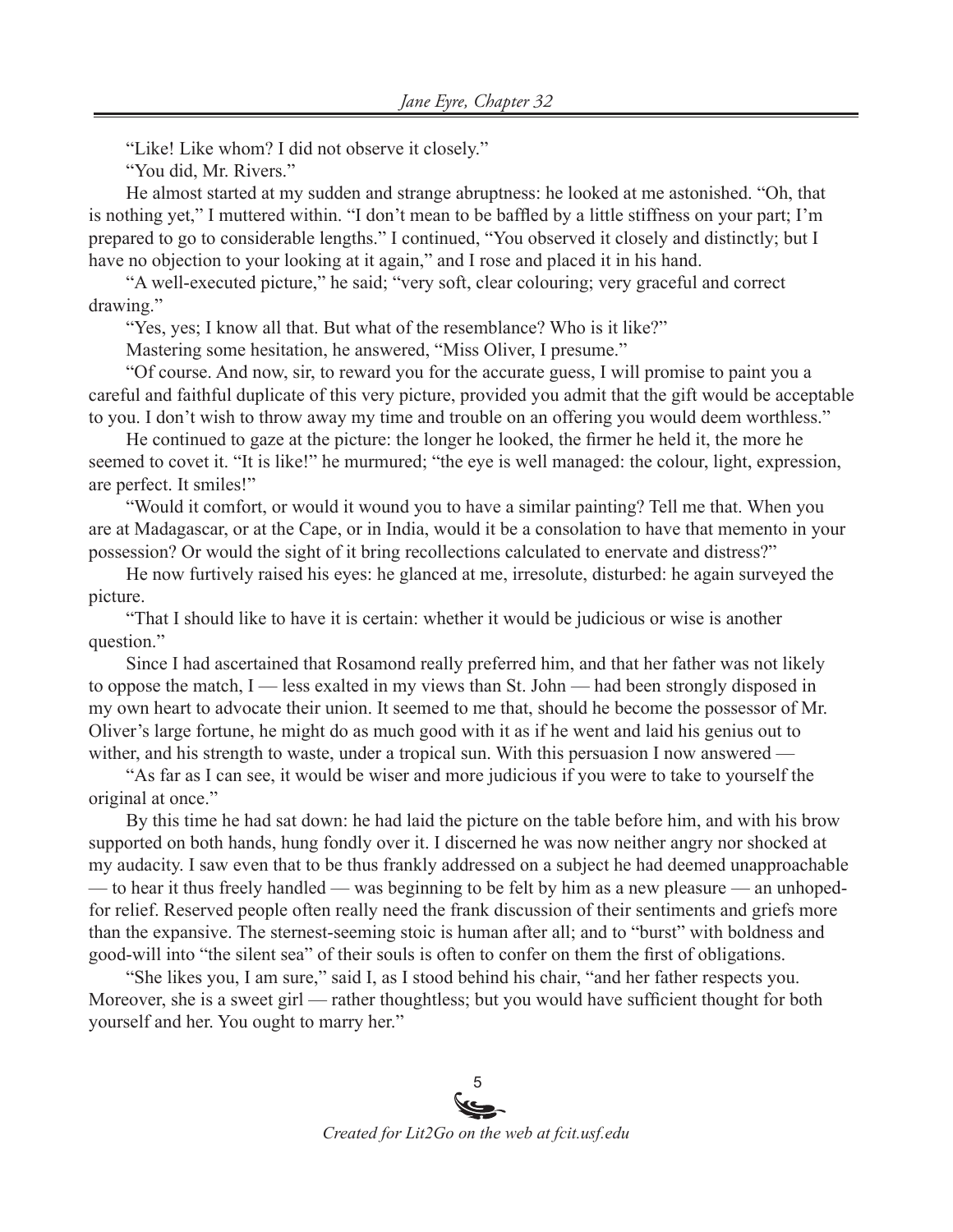"DOES she like me?" he asked.

"Certainly; better than she likes any one else. She talks of you continually: there is no subject she enjoys so much or touches upon so often."

"It is very pleasant to hear this," he said — "very: go on for another quarter of an hour." And he actually took out his watch and laid it upon the table to measure the time.

"But where is the use of going on," I asked, "when you are probably preparing some iron blow of contradiction, or forging a fresh chain to fetter your heart?"

"Don't imagine such hard things. Fancy me yielding and melting, as I am doing: human love rising like a freshly opened fountain in my mind and overflowing with sweet inundation all the field I have so carefully and with such labour prepared — so assiduously sown with the seeds of good intentions, of self-denying plans. And now it is deluged with a nectarous flood — the young germs swamped — delicious poison cankering them: now I see myself stretched on an ottoman in the drawing-room at Vale Hall at my bride Rosamond Oliver's feet: she is talking to me with her sweet voice — gazing down on me with those eyes your skilful hand has copied so well — smiling at me with these coral lips. She is mine — I am hers — this present life and passing world suffice to me. Hush! Say nothing — my heart is full of delight — my senses are entranced — let the time I marked pass in peace."

I humoured him: the watch ticked on: he breathed fast and low: I stood silent. Amidst this hush the quartet sped; he replaced the watch, laid the picture down, rose, and stood on the hearth.

"Now," said he, "that little space was given to delirium and delusion. I rested my temples on the breast of temptation, and put my neck voluntarily under her yoke of flowers. I tasted her cup. The pillow was burning: there is an asp in the garland: the wine has a bitter taste: her promises are hollow — her offers false: I see and know all this."

I gazed at him in wonder.

"It is strange," pursued he, "that while I love Rosamond Oliver so wildly — with all the intensity, indeed, of a first passion, the object of which is exquisitely beautiful, graceful, fascinating — I experience at the same time a calm, unwarped consciousness that she would not make me a good wife; that she is not the partner suited to me; that I should discover this within a year after marriage; and that to twelve months' rapture would succeed a lifetime of regret. This I know."

"Strange indeed!" I could not help ejaculating.

"While something in me," he went on, "is acutely sensible to her charms, something else is as deeply impressed with her defects: they are such that she could sympathise in nothing I aspired to — co-operate in nothing I undertook. Rosamond a sufferer, a labourer, a female apostle? Rosamond a missionary's wife? No!"

"But you need not be a missionary. You might relinquish that scheme."

"Relinquish! What! My vocation? My great work? My foundation laid on earth for a mansion in heaven? My hopes of being numbered in the band who have merged all ambitions in the glorious one of bettering their race — of carrying knowledge into the realms of ignorance — of substituting peace for war — freedom for bondage — religion for superstition — the hope of heaven for the fear of hell? Must I relinquish that? It is dearer than the blood in my veins. It is what I have to look forward to, and to live for."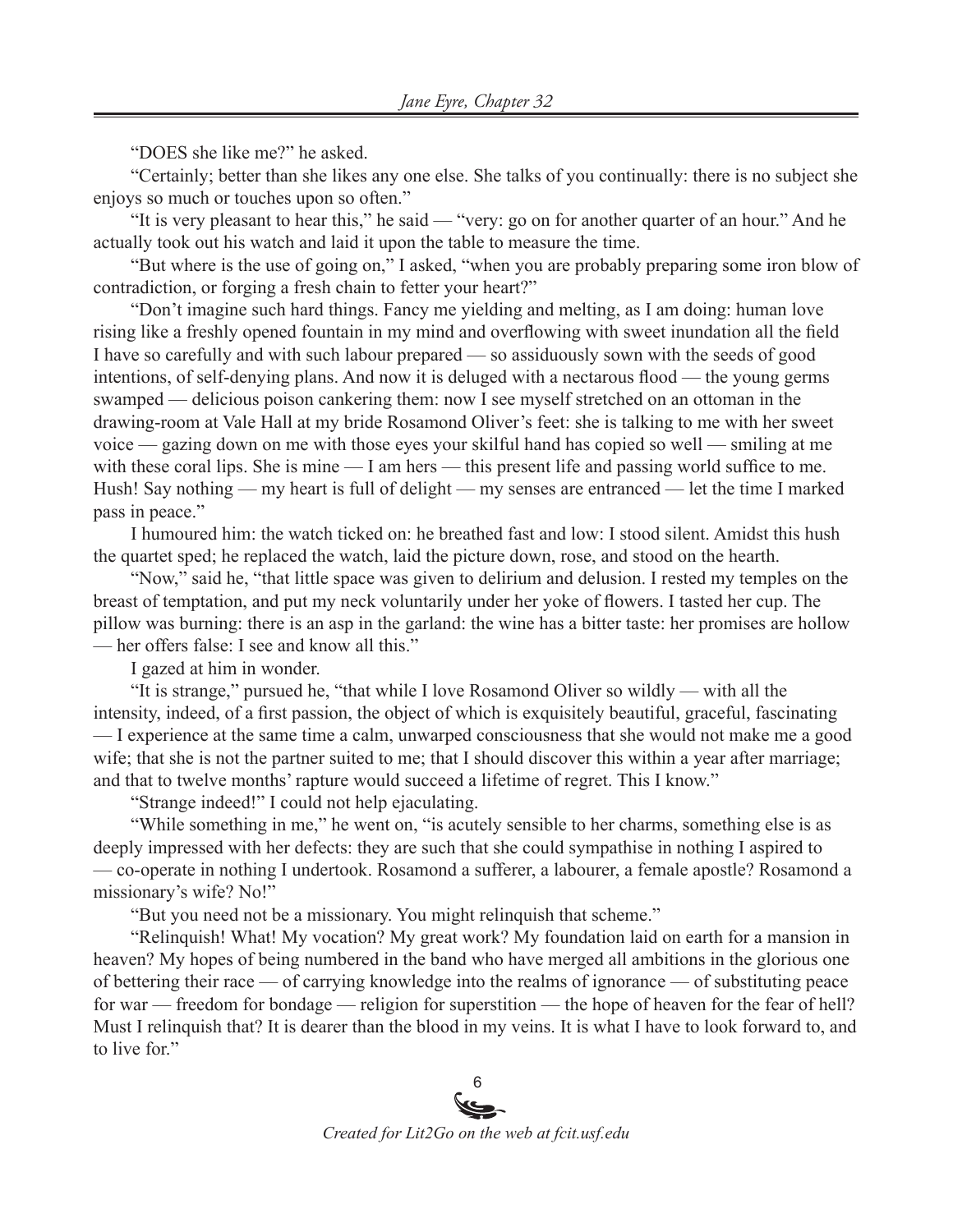After a considerable pause, I said — "And Miss Oliver? Are her disappointment and sorrow of no interest to you?"

"Miss Oliver is ever surrounded by suitors and flatterers: in less than a month, my image will be effaced from her heart. She will forget me; and will marry, probably, some one who will make her far happier than I should do."

"You speak coolly enough; but you suffer in the conflict. You are wasting away."

"No. If I get a little thin, it is with anxiety about my prospects, yet unsettled — my departure, continually procrastinated. Only this morning, I received intelligence that the successor, whose arrival I have been so long expecting, cannot be ready to replace me for three months to come yet; and perhaps the three months may extend to six."

"You tremble and become flushed whenever Miss Oliver enters the schoolroom."

Again the surprised expression crossed his face. He had not imagined that a woman would dare to speak so to a man. For me, I felt at home in this sort of discourse. I could never rest in communication with strong, discreet, and refined minds, whether male or female, till I had passed the outworks of conventional reserve, and crossed the threshold of confidence, and won a place by their heart's very hearthstone.

"You are original," said he, "and not timid. There is something brave in your spirit, as well as penetrating in your eye; but allow me to assure you that you partially misinterpret my emotions. You think them more profound and potent than they are. You give me a larger allowance of sympathy than I have a just claim to. When I colour, and when I shade before Miss Oliver, I do not pity myself. I scorn the weakness. I know it is ignoble: a mere fever of the flesh: not, I declare, the convulsion of the soul. THAT is just as fixed as a rock, firm set in the depths of a restless sea. Know me to be what I am — a cold hard man."

I smiled incredulously.

"You have taken my confidence by storm," he continued, "and now it is much at your service. I am simply, in my original state — stripped of that blood-bleached robe with which Christianity covers human deformity — a cold, hard, ambitious man. Natural affection only, of all the sentiments, has permanent power over me. Reason, and not feeling, is my guide; my ambition is unlimited: my desire to rise higher, to do more than others, insatiable. I honour endurance, perseverance, industry, talent; because these are the means by which men achieve great ends and mount to lofty eminence. I watch your career with interest, because I consider you a specimen of a diligent, orderly, energetic woman: not because I deeply compassionate what you have gone through, or what you still suffer."

"You would describe yourself as a mere pagan philosopher," I said.

"No. There is this difference between me and deistic philosophers: I believe; and I believe the Gospel. You missed your epithet. I am not a pagan, but a Christian philosopher — a follower of the sect of Jesus. As His disciple I adopt His pure, His merciful, His benignant doctrines. I advocate them: I am sworn to spread them. Won in youth to religion, she has cultivated my original qualities thus: from the minute germ, natural affection, she has developed the overshadowing tree, philanthropy. From the wild stringy root of human uprightness, she has reared a due sense of the Divine justice. Of the ambition to win power and renown for my wretched self, she has formed the ambition to spread